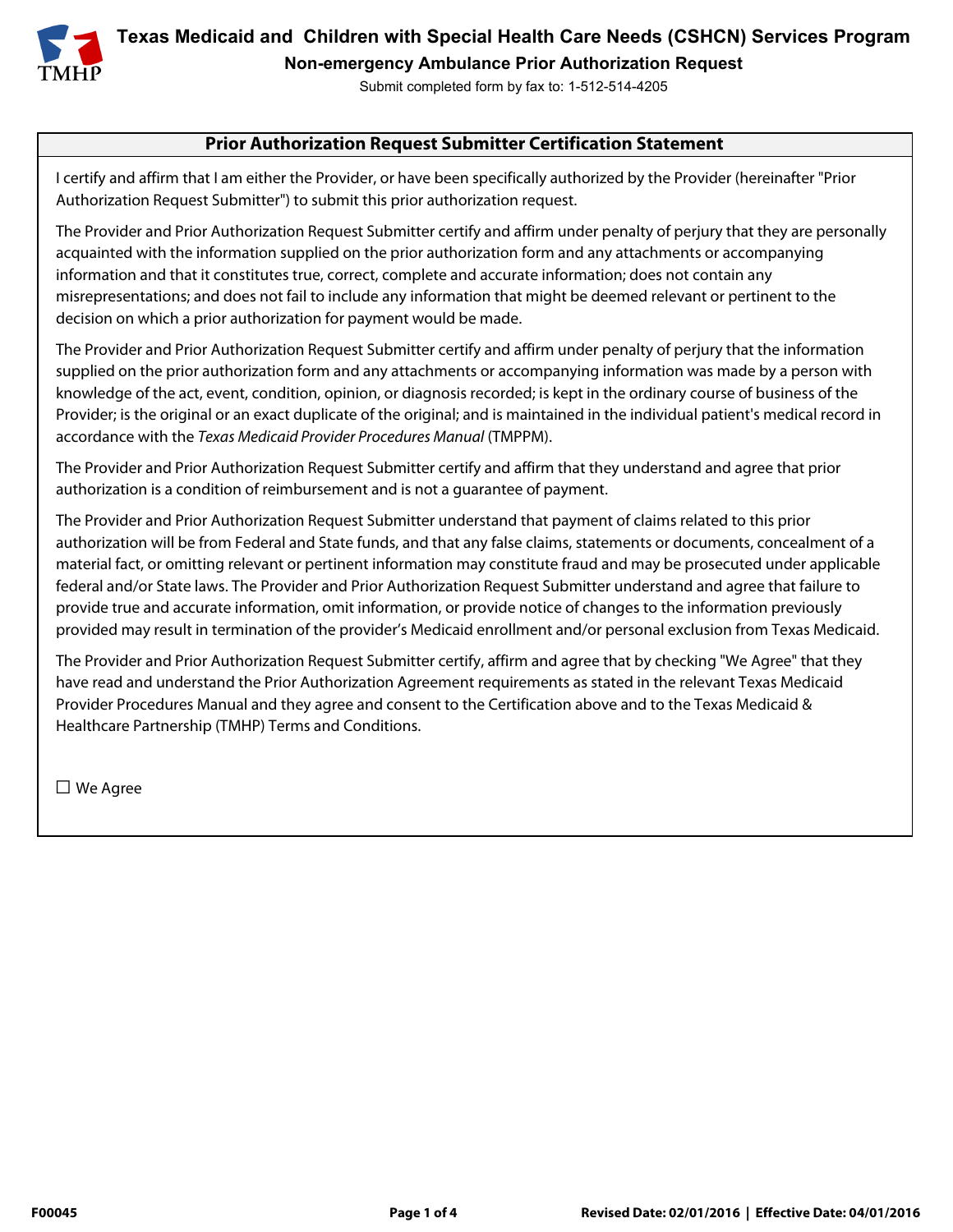

## **Texas Medicaid and Children with Special Health Care Needs (CSHCN) Services Program Non-emergency Ambulance Prior Authorization Request**

Submit completed form by fax to: 1-512-514-4205

| <b>Requesting Provider Information</b>                                                                                                                                                                                                                                                                                                                                                                                                                                                                                                                                                                                                                                         |      |                                                    |                                                            |                |  |
|--------------------------------------------------------------------------------------------------------------------------------------------------------------------------------------------------------------------------------------------------------------------------------------------------------------------------------------------------------------------------------------------------------------------------------------------------------------------------------------------------------------------------------------------------------------------------------------------------------------------------------------------------------------------------------|------|----------------------------------------------------|------------------------------------------------------------|----------------|--|
| Provider Name:                                                                                                                                                                                                                                                                                                                                                                                                                                                                                                                                                                                                                                                                 |      |                                                    | Date Request Submitted:                                    |                |  |
| TPI:                                                                                                                                                                                                                                                                                                                                                                                                                                                                                                                                                                                                                                                                           | NPI: |                                                    | Taxonomy:                                                  |                |  |
| <b>Contact Name:</b>                                                                                                                                                                                                                                                                                                                                                                                                                                                                                                                                                                                                                                                           |      | Fax:<br>Phone:                                     |                                                            |                |  |
| Ambulance Provider:                                                                                                                                                                                                                                                                                                                                                                                                                                                                                                                                                                                                                                                            |      | Ambulance Provider Identifier:                     |                                                            |                |  |
| <b>Client Information</b>                                                                                                                                                                                                                                                                                                                                                                                                                                                                                                                                                                                                                                                      |      |                                                    |                                                            |                |  |
| Client Name (Last, First, MI):                                                                                                                                                                                                                                                                                                                                                                                                                                                                                                                                                                                                                                                 |      |                                                    |                                                            |                |  |
| Date of Birth:                                                                                                                                                                                                                                                                                                                                                                                                                                                                                                                                                                                                                                                                 |      | <b>Client Medicaid/CSHCN Number:</b>               |                                                            |                |  |
| Client weight:                                                                                                                                                                                                                                                                                                                                                                                                                                                                                                                                                                                                                                                                 |      | Is the client morbidly obese? $\Box$ Yes $\Box$ No |                                                            |                |  |
| Are all other means of transport contraindicated? $\Box$ Yes $\Box$ No<br>If no, this client does not qualify for non-emergency ambulance transport.<br>If yes, please complete the remainder of the form.<br>Is the client currently an inpatient at a hospital facility? $\Box$ Yes $\Box$ No<br>If yes, this client does not qualify for non-emergency ambulance transport.<br>If no, please complete the remainder of the form.<br>Note: Any ambulance transports for clients who are inpatient at a hospital are the responsibility of the hospital. One time<br>ambulance transports that are related to a hospital discharge may be considered for prior authorization. |      |                                                    |                                                            |                |  |
| Client's Current Condition Affecting Transport - Check Each Applicable Condition                                                                                                                                                                                                                                                                                                                                                                                                                                                                                                                                                                                               |      |                                                    |                                                            |                |  |
| Physical or mental condition affecting transport:                                                                                                                                                                                                                                                                                                                                                                                                                                                                                                                                                                                                                              |      |                                                    |                                                            |                |  |
| Client requires monitoring by trained staff because:<br>$\Box$ Oxygen (portable O2 does not apply)<br>$\Box$ Airway<br>$\Box$ Comatose<br>$\Box$ Life support                                                                                                                                                                                                                                                                                                                                                                                                                                                                                                                  |      | ப                                                  | $\Box$ Suction<br>Behavioral                               | $\Box$ Cardiac |  |
| The client is able to sit in which of the following while up during the day:                                                                                                                                                                                                                                                                                                                                                                                                                                                                                                                                                                                                   |      |                                                    |                                                            |                |  |
| $\square$ Wheelchair<br>□ Geri-Chair                                                                                                                                                                                                                                                                                                                                                                                                                                                                                                                                                                                                                                           |      |                                                    | □ Cardiac Chair<br>$\Box$ None – Client not able to sit up |                |  |
| If able to sit up, for how long:<br>How does this client transfer? $\Box$ Assisted $\Box$ Unassisted                                                                                                                                                                                                                                                                                                                                                                                                                                                                                                                                                                           |      |                                                    |                                                            |                |  |
| Is the client able to stand unassisted? $\Box$ Yes $\Box$ No<br>If No, select one that applies:<br>$\Box$ Assist of one<br>$\Box$ Assist of two                                                                                                                                                                                                                                                                                                                                                                                                                                                                                                                                |      |                                                    |                                                            |                |  |
| Does the client use an assistive walking device? $\square$ Yes $\square$ No                                                                                                                                                                                                                                                                                                                                                                                                                                                                                                                                                                                                    |      |                                                    |                                                            |                |  |
| The client is "bed-confined" (i.e., unable to sit in a chair, stand and ambulate)? $\Box$ Yes $\Box$ No                                                                                                                                                                                                                                                                                                                                                                                                                                                                                                                                                                        |      |                                                    |                                                            |                |  |
| If the client is bed-confined explain the functional, physical and/or mental health condition indicated for a transport:                                                                                                                                                                                                                                                                                                                                                                                                                                                                                                                                                       |      |                                                    |                                                            |                |  |
| Does the client pose immediate danger to self or others? $\Box$ Yes $\Box$ No If Yes, explain the circumstances:                                                                                                                                                                                                                                                                                                                                                                                                                                                                                                                                                               |      |                                                    |                                                            |                |  |
| Does the client require physical restraint during transport above ambulance standards? $\square$ Yes $\square$ No<br>If Yes, select type of restraint:<br>$\Box$ Wrist $\Box$ Vest $\Box$ Straps (not associated with ambulance standards) $\Box$ Other:                                                                                                                                                                                                                                                                                                                                                                                                                       |      |                                                    |                                                            |                |  |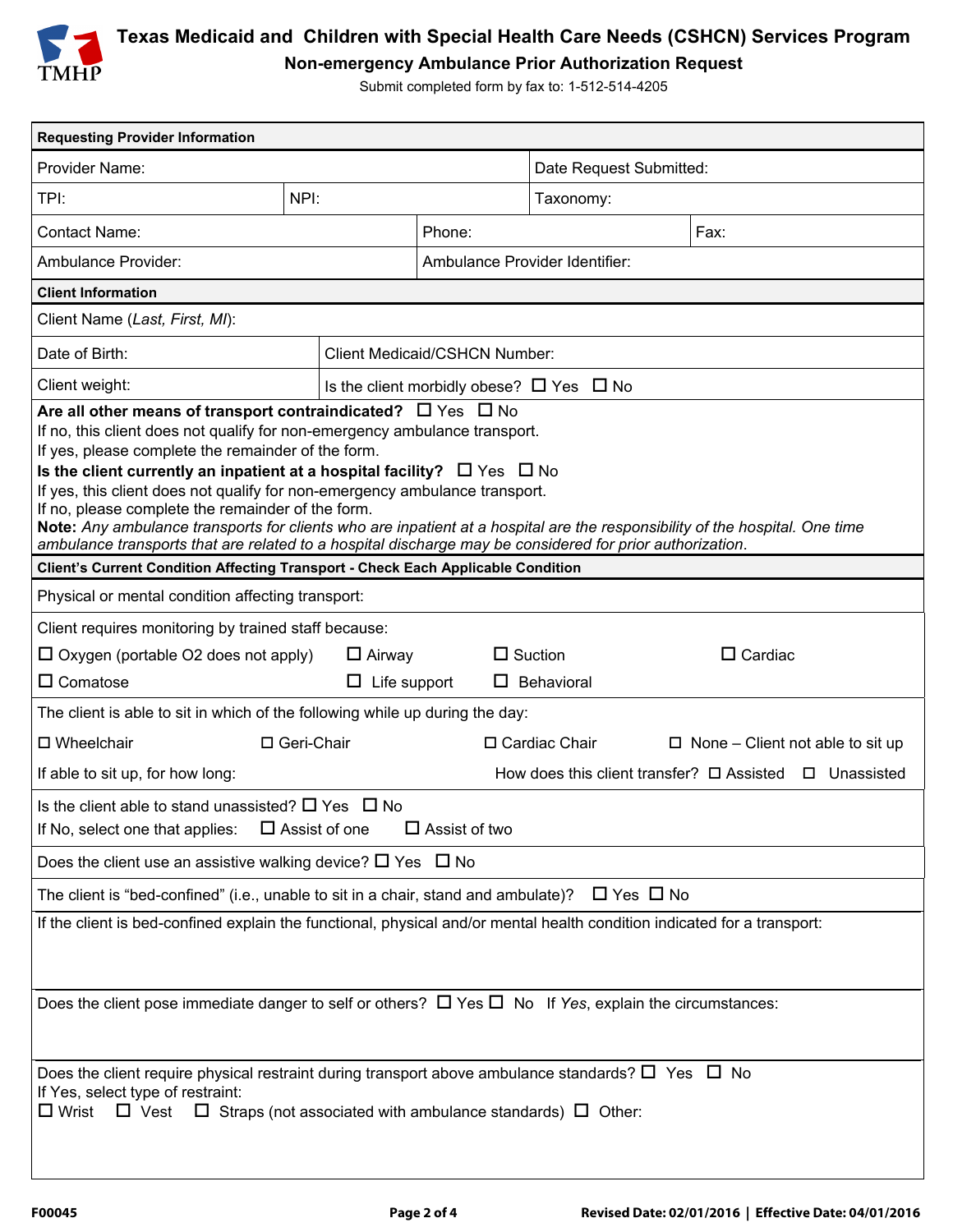

# **Texas Medicaid and Children with Special Health Care Needs (CSHCN) Services Program**

**Non-emergency Ambulance Prior Authorization Request** 

Submit completed form by fax to: 1-512-514-4205

| $\Box$ Continuous IV therapy or parenteral feedings*<br>$\Box$ Advanced decubitus ulcers <sup>*</sup><br>$\Box$ Chemical sedation*<br>$\Box$ Contractures limiting mobility*<br>$\Box$ Must remain immobile (i.e., fracture, etc.)*<br>Decreased level of consciousness*<br>$\Box$<br>$\Box$ Decreased sitting tolerance time or balance*<br>$\Box$ Isolation precautions (VRE, MRSA, etc.)*<br>$\Box$ Wound precautions*<br>□ Active Seizures*<br>* Provide additional detail (i.e., type of seizure or IV therapy, body part affected, supports needed, or time period for the<br>condition) or provide detail of the client's other conditions requiring transport by ambulance. |  |  |  |  |
|-------------------------------------------------------------------------------------------------------------------------------------------------------------------------------------------------------------------------------------------------------------------------------------------------------------------------------------------------------------------------------------------------------------------------------------------------------------------------------------------------------------------------------------------------------------------------------------------------------------------------------------------------------------------------------------|--|--|--|--|
| $\Box$ Extra Attendant ( <i>reason</i> ):                                                                                                                                                                                                                                                                                                                                                                                                                                                                                                                                                                                                                                           |  |  |  |  |
| <b>Reason for Transport:</b>                                                                                                                                                                                                                                                                                                                                                                                                                                                                                                                                                                                                                                                        |  |  |  |  |
| Hospital discharge? □ Yes □ No<br>Other purpose? $\Box$ Yes $\Box$ No<br>Origin:<br>Destination: the contract of the contract of the contract of the contract of the contract of the contract of the contract of the contract of the contract of the contract of the contract of the contract of the contract of t<br>Method of Transport: $\Box$ Ground<br>$\Box$ Fixed Wing $\Box$ Helicopter $\Box$ Specialized                                                                                                                                                                                                                                                                  |  |  |  |  |
| <b>Request Type:</b>                                                                                                                                                                                                                                                                                                                                                                                                                                                                                                                                                                                                                                                                |  |  |  |  |
| $\Box$ One-time, Non-repeating<br>□ Recurring* Number of days being requested: _____ days (2-60 days) Begin Date: ___________________<br>* Physician signature required for recurring request.<br>NOTE: For an exception to the one-time or recurring request type refer to the Non-emergency Ambulance Exception request in the medical<br>policy.                                                                                                                                                                                                                                                                                                                                 |  |  |  |  |
| Reason For Repetitive Transport (2-60 day request type)<br>$\Box$ Radiation Therapy $\Box$ Physical Therapy $\Box$ Hyperbaric Therapy<br>$\square$ Dialysis<br>$\Box$ Other (explain):                                                                                                                                                                                                                                                                                                                                                                                                                                                                                              |  |  |  |  |
| Estimated number of visits needed to go to dialysis or therapy?                                                                                                                                                                                                                                                                                                                                                                                                                                                                                                                                                                                                                     |  |  |  |  |
| Explain why the needed services could not be provided at less cost where the client is located:                                                                                                                                                                                                                                                                                                                                                                                                                                                                                                                                                                                     |  |  |  |  |
| <b>Certification:</b>                                                                                                                                                                                                                                                                                                                                                                                                                                                                                                                                                                                                                                                               |  |  |  |  |
| I certify that the information supplied in this document constitutes true, accurate, and complete information and is supported in<br>the medical record of the patient. I understand that the information I am supplying will be utilized to determine approval of<br>services resulting in payment of state and federal funds. I understand that falsifying entries, concealment of a material fact, or<br>pertinent omissions may constitute fraud and may be prosecuted under applicable federal and/or state law which can result in<br>fines or imprisonment, in addition to recoupment of funds paid and administrative sanctions authorized by law.                          |  |  |  |  |
|                                                                                                                                                                                                                                                                                                                                                                                                                                                                                                                                                                                                                                                                                     |  |  |  |  |
|                                                                                                                                                                                                                                                                                                                                                                                                                                                                                                                                                                                                                                                                                     |  |  |  |  |